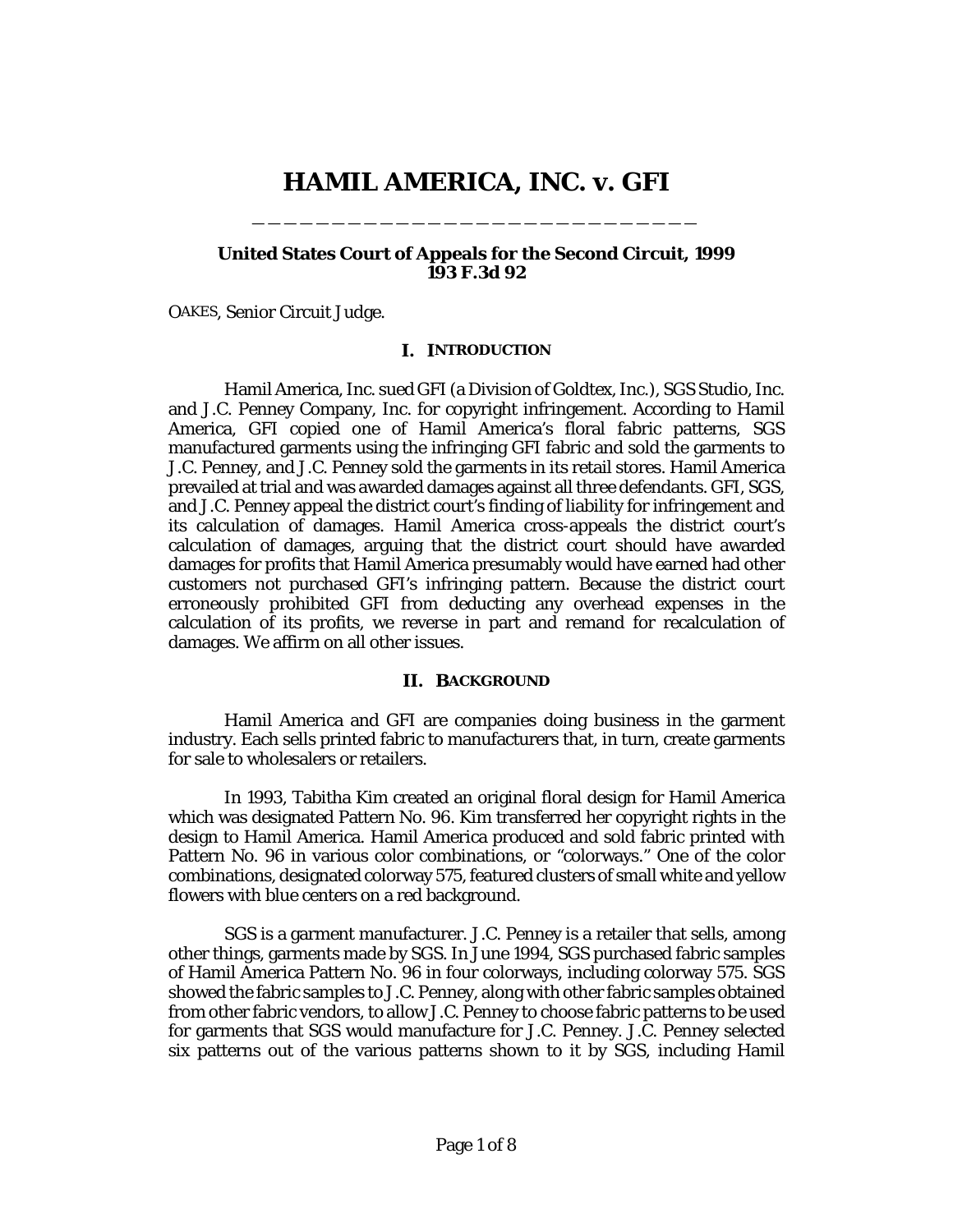America Pattern No. 96 in colorway 575 and five GFI patterns.

SGS made sample garments from these six fabric patterns and supplied them to J.C. Penney. J.C. Penney used the sample garments for intra-company marketing and outside advertising. It showed a garment made with Hamil America Pattern No. 96 to buyers in its individual stores and featured a garment made with Hamil America Pattern No. 96 in its newspaper advertising.

SGS then manufactured garments for J.C. Penney. It was more expensive for SGS to use Hamil America fabric than GFI fabric: Hamil America fabric in Pattern No. 96 cost \$5 per yard, whereas GFI fabric cost only \$3.60 per yard. According to Hamil America, SGS wanted GFI to develop and manufacture a fabric pattern that SGS could substitute for Hamil America Pattern No. 96 in colorway 575, so that SGS could fulfill the J.C. Penney order for garments made from that pattern at a lower cost to SGS.

In October 1994, GFI hired Jae Wang, a freelance artist frequently employed by GFI, to create a fabric pattern that GFI would sell to SGS. In the same month, SGS ordered two yards of Pattern No. 96 in colorway 575 from Hamil America to be shipped to SGS on a rush basis. According to Hamil America, Wang copied, or "knocked-off," Hamil America Pattern No. 96. Wang's design was designated GFI Pattern No. 330. SGS substituted GFI Pattern No. 330 for Hamil America Pattern No. 96 in the garments it manufactured for J.C. Penney.

Hamil America learned of the infringement from Beaver Raymond, one of its Texas manufacturing customers…..

In April 1995, Hamil America registered Pattern No. 96 with the United States Copyright Office and was granted a registration number, VA 642-546. Hamil America sued GFI for copyright infringement, claiming Hamil America Pattern No. 96 was infringed by GFI Pattern No. 330. Hamil America also sued SGS and J.C. Penney because they each sold garments manufactured with GFI's infringing fabric. After a non-jury trial, the district court found that the defendants willfully infringed Hamil America's copyright. In March 1998, the court entered judgment in favor of Hamil America against all defendants, and awarded damages in the amount of \$201,049 from GFI, \$28,836 from SGS, and \$67,106 from J.C. Penney.

GFI, SGS, and J.C. Penney appeal the district court's finding of liability for infringement and its calculation of damages. Hamil America cross-appeals the district court's calculation of damages, arguing that the district court should have awarded damages for profits that Hamil America presumably would have earned had other customers not purchased GFI's infringing pattern.

\* \* \*

## **III. DISCUSSION**

\* \* \*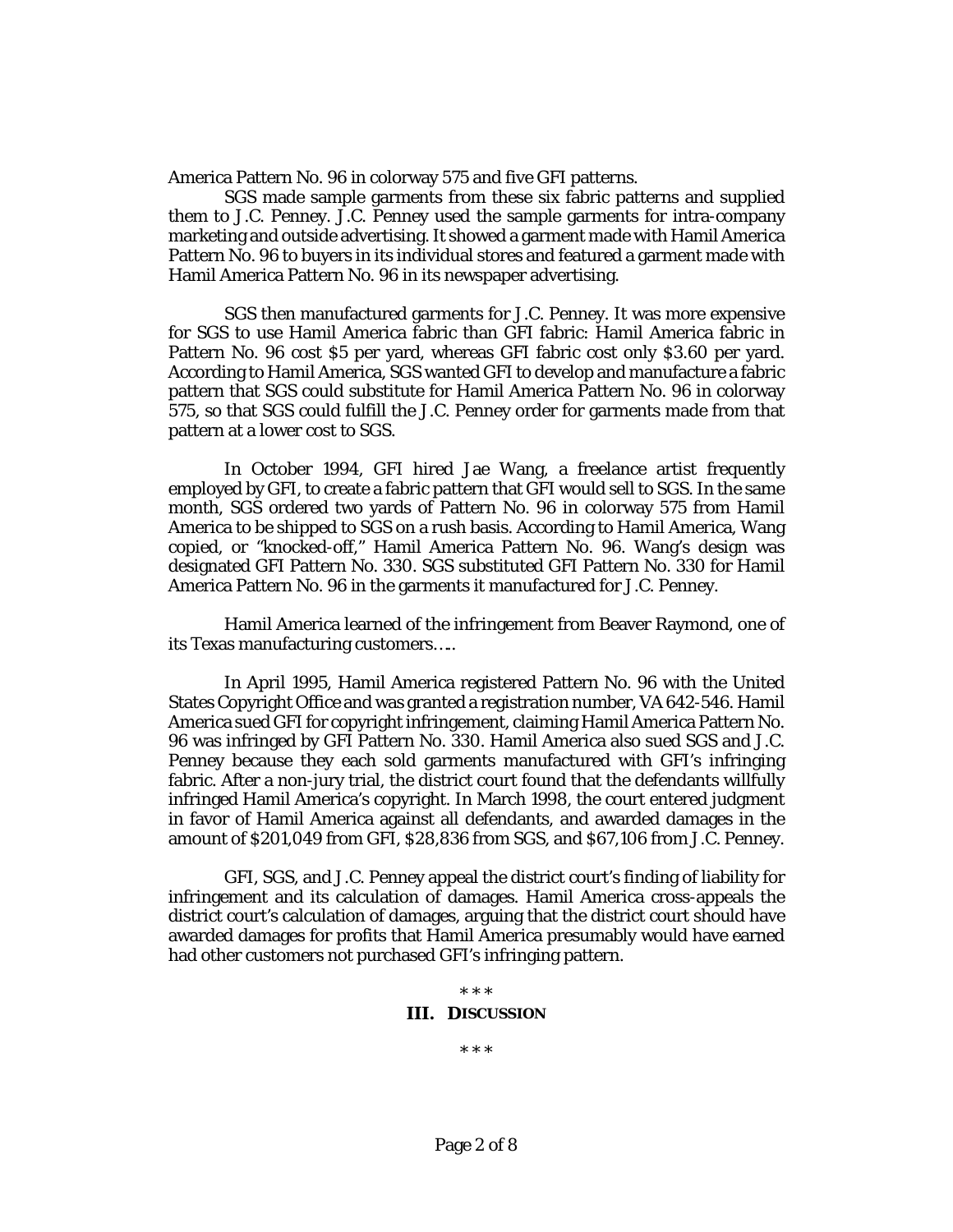Because GFI Pattern No. 330 is substantially similar to Hamil America Pattern No. 96, we affirm the district court's holding that the appellants infringed Hamil America's copyright.

#### **C. Damages**

We next turn to the issue of damages. Under the current Copyright Act, a copyright owner can elect to recover either "actual damages and profits" under 17 U.S.C. §504(b), or "statutory damages" under 17 U.S.C. §504(c). 17 U.S.C. §504(c)(1). At Hamil America's request, the district court awarded damages under 17 U.S.C. §504(b). Hamil America could recover "the actual damages suffered by [it] as a result of the infringement, *and* any profits of the infringer that are attributable to the infringement and are not taken into account in computing the actual damages." 17 U.S.C. §504(b) (emphasis added). These two methods of recovery available under §504(b) serve two distinct purposes: "[d]amages are awarded to compensate the copyright owner for losses from the infringement, and profits are awarded to prevent the infringer from unfairly benefitting from a wrongful act." H.R. Rep. No. 94-1476, at 161 (1976), reprinted in 17 U.S.C.A. §504 at 146 (West 1996).

The parties contend that the district court erred with respect to both damages calculations permitted under §504(b). The appellants argue that the court erred by disallowing deductions for overhead and other fixed expenses from the profits generated from the sales of the infringing fabric. Hamil America crossappeals the calculation of its own actual damages, arguing that it was entitled to recover profits that it presumably would have earned had other customers not purchased GFI's infringing pattern. We address each issue in turn.

# *1. Calculation of the Infringers' Profits*

Section 504(b) of the Copyright Act authorizes a copyright owner to recover the infringer's profits. That section expressly provides that "[i]n establishing the infringer's profits, the copyright owner is required to present proof only of the infringer's gross revenue, and the infringer is required to prove his or her deductible expenses and the elements of profit attributable to factors other than the copyrighted work." 17 U.S.C. §504(b). Put another way, the infringer's profits are calculated as the gross sales of infringing goods minus the costs that the infringer proves are attributable to the production and sale of those goods.

In compliance with this statutory procedure, Hamil America submitted proof of GFI's gross revenue from the sale of the infringing dress patterns, and GFI submitted a schedule of its deductible expenses that included both the actual costs of production of the infringing pattern as well as its general, or "fixed," overhead expenses. The district court rejected GFI's submission to the extent that it sought deductions for overhead expenses, stating that GFI "would have had general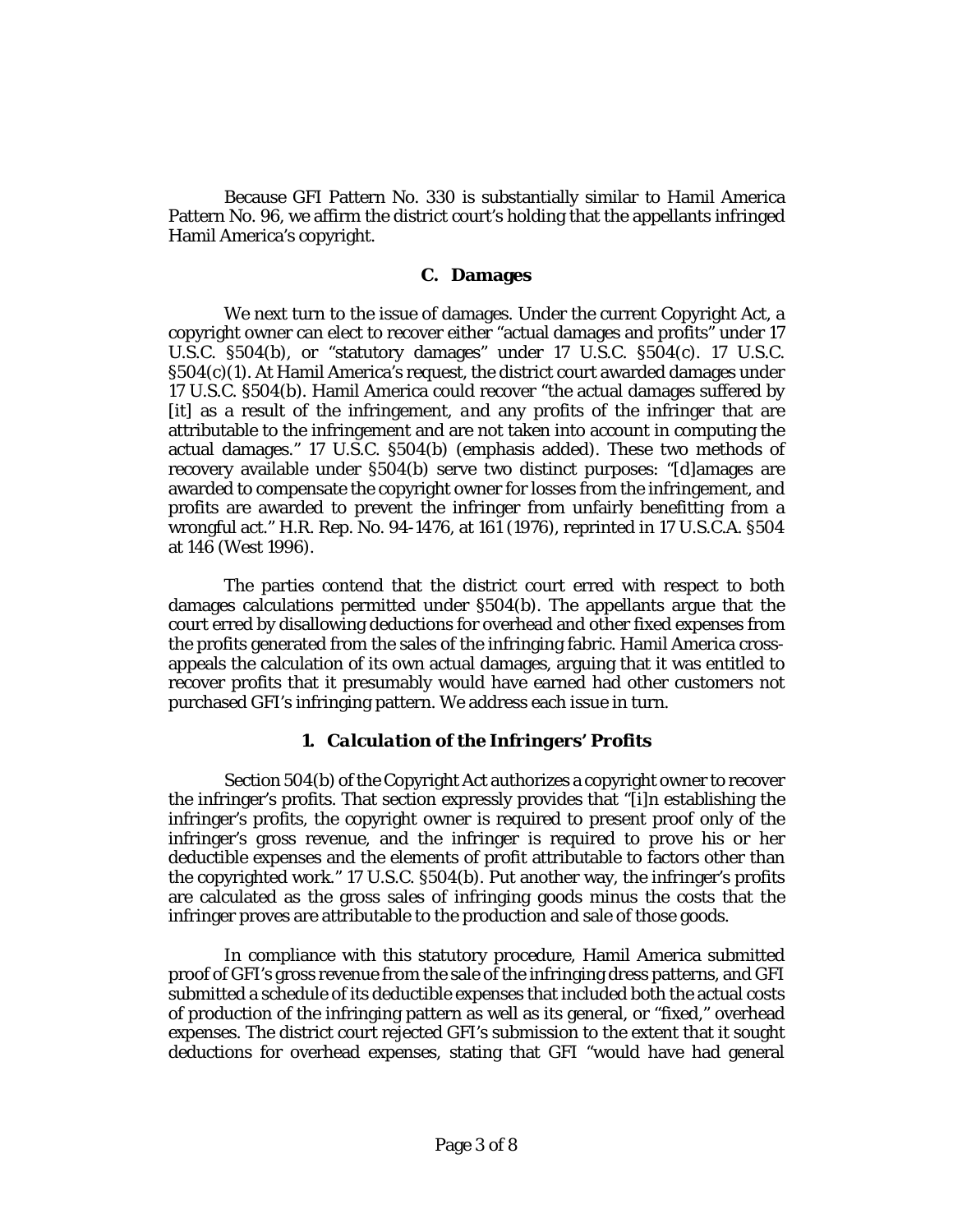administrative expenses of 'X' amount whether [it] sold [the infringing] goods or not." The court also rejected certain specific expenses, such as country club dues, on the ground that they were not "incremental costs of producing [the infringing] fabric." The court asked GFI to adduce the "actual cost of the goods, what it actually cost [GFI] to manufacture [the] specific items." The district court accepted GFI's amended cost schedule, which showed only the variable costs of producing and selling the infringing pattern, and which excluded general overhead items such as rent, insurance, and depreciation.

GFI argues that the district court erred in excluding an allocation of general overhead expenses in its calculation of GFI's profits and that we must remand for recalculation of damages. We agree.

Our analysis begins with *Sheldon v. Metro-Goldwyn Pictures Corp.*, 106 F.2d 45 (2d Cir. 1939) (L. Hand, J*.*), in which a motion picture studio infringed the copyright on a certain play. The district court allowed a deduction for overhead expenses based on the ratio that the cost of producing the infringing movie bore to the total costs of the movie studio. On appeal, the copyright holder argued that the infringers should not have been permitted any deduction for overhead expenses absent a showing that the overhead had been increased by the production of the infringing movie, which was only one of forty produced by the studio. This court affirmed, noting generally that, " '[o]verhead' which does not assist in the production of the infringement should not be credited to the infringer; that which does, should be; it is a question of fact in all cases." *Id.* at 54.

Turning to the specific facts of the *Sheldon* case, the court applied its general rule as follows:

In the case at bar the infringing picture was one of over forty made by the defendants, using the same supervising staff and organization, which had to be maintained if the business was to go on at all. Without them no picture could have been produced; they were as much a condition upon the production of the infringing picture as the scenery, or the plaintiffs' play itself.

*Id.* The court thus concluded that certain categories of general overhead expenses — in this case, those relating to creating and maintaining a "supervising staff and organization" — were appropriately deducted from gross revenue. The court then considered various methods of allocating those overhead expenses to the production of the infringing movie, and selected the method that was most fair, accurate, and practical in light of the infringing company's structure and products. Given the impossibility of determining the overhead costs that were directly related to the production of the infringing motion picture, the court permitted a deduction of a portion of overhead expenses based on the cost of production of the motion picture: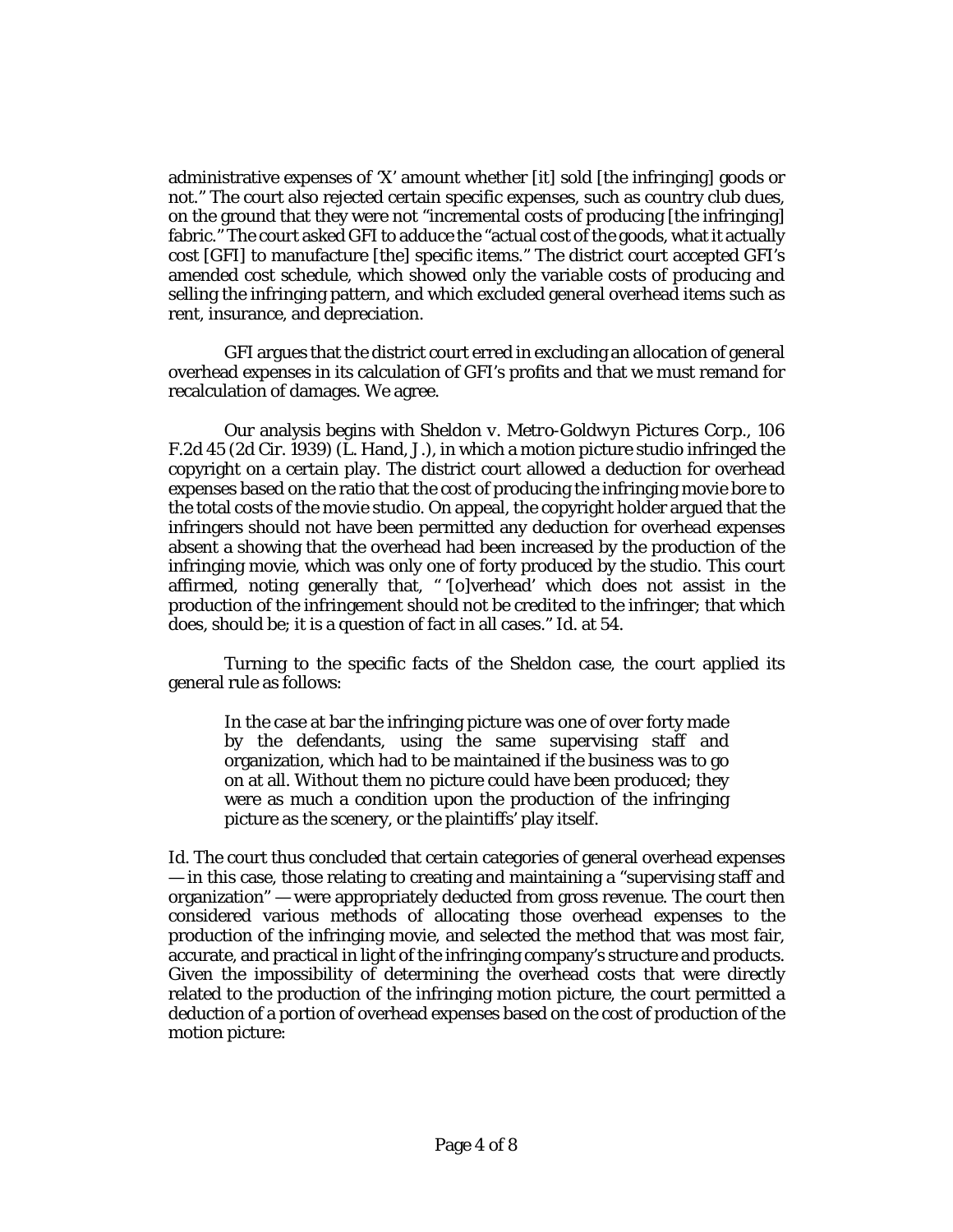[T]o make a perfect allocation one would have to examine what part of the time of all the employees whose pay went into the "overhead," was given to each picture; and so of the other expenses. That was obviously impossible. It is on the whole more likely that a given picture required that proportion of the general services represented by its cost of production, than that each picture shared those services equally. . . . The [cost of production] solution appears to us as nearly right as was practically possible.

*Id.* at 52-53.

The court therefore affirmed the district court's use of an estimate of overhead expenses based on the cost of production — notwithstanding the absence of particularized findings as to the use of those expenses for things that specifically contributed to the infringing picture — because of the "extravagant labor" necessary to determine the incremental contribution of individual property to the infringing picture:

It was better ... to compute this item by assuming that the infringing picture used that proportion of the whole plant which its cost of production bore to the cost of production of all pictures made that year, than to attempt any allocation of buildings and other property according to their actual use for the picture. The second method would have been incredibly difficult in application, involving as it would a different proportional use of each bit of property concerned.

*Id.* at 54. In adopting this pragmatic approach, the court implicitly rejected the need for a detailed analysis of an infringer's ledgers.

*Sheldon* thus contemplates a two-step procedure for deducting overhead expenses from an infringer's profits. The first step is to determine what overhead expense categories (such as rent, business, entertainment, personnel and public relations) are actually implicated by the production of the infringing product. Once a sufficient nexus is shown between a category of overhead and the production or sale of the infringing product, a court need not scrutinize for inclusion or exclusion particular items within the overhead category. For example, if "entertainment expenses" is a category of overhead implicated in the line of business that produced or sold the infringing product, then country club dues included within that category should not be singled out for exclusion, as they were by the district court here. Rather, the court should limit its inquiry to the sufficiency of the nexus between the expense category and production of the infringing product.

The second step is to arrive at a fair, accurate, and practical method of allocating the implicated overhead to the infringement. The infringer has the burden of "offering a fair and acceptable formula for allocating a given portion of overhead to the particular infringing items in issue." 4 Melville B. Nimmer and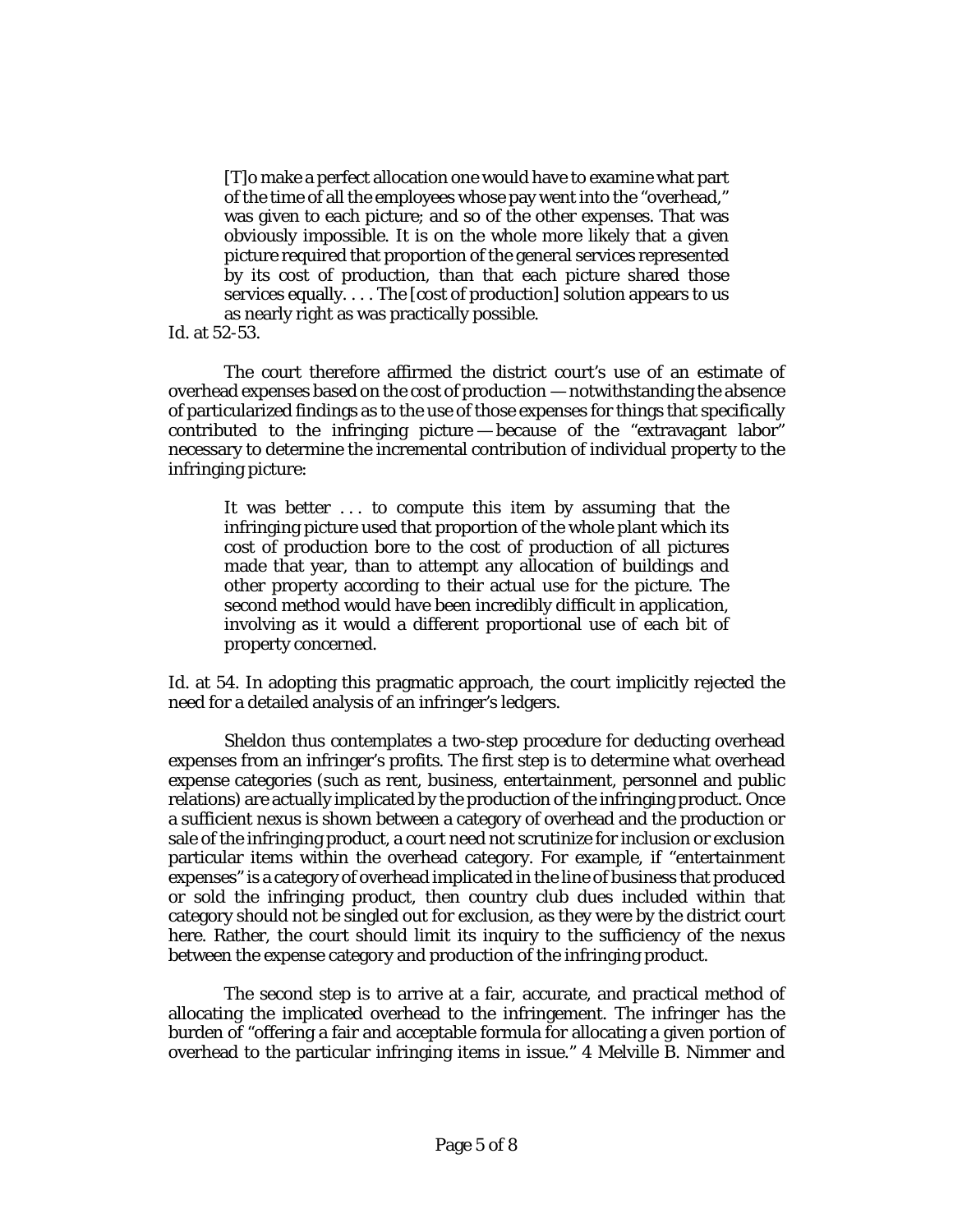David Nimmer, *Nimmer on Copyright* §14.03 [B], at 14-39 (1996). The reasonableness of the proffered overhead allocation formula is a question of fact in all cases.[5](#page-5-0)

\* \* \*

Despite the clear precedent on the deduction of overhead expenses established by *Sheldon . . .* , the district court here prohibited GFI from deducting any overhead whatsoever unless GFI could show that its overhead was actually increased by its production of Pattern No. 330. *See* [*Hamil America, Inc. v. SGS Studio, Inc. et al.*, 1998 WL 19991 (S.D.N.Y. Jan. 21, 1998)], at \*3 ("[T]he Court must examine the facts to determine those incremental cost[s] of the infringer that were increased as a direct result of the production and sale of the infringing goods . . . and to separate them from those fixed costs that would have been incurred in any event."). The court appears to have based its holding at least in part on the fact that the infringement by GFI was willful, relying on cases from other jurisdictions suggesting that willful or deliberate infringers may not deduct overhead when calculating the profit the plaintiff is entitled to recover.

Unlike the district court, we are not prepared to abandon the teachings of *Sheldon* in favor of a hard and fast rule denying all overhead deductions to willful infringers. But we share the district court's concern that willful infringers should not be permitted to subsidize the sale of legitimate goods with the sale of infringing goods by "passing part of its fixed cost on to the copyright holder." *See id.* at \*2. We also recognize that "a rule of liability which merely takes away profits from an infringement would offer little discouragement to infringers." *F.W. Woolworth Co. v. Contemporary Arts*, 344 U.S. 228, 233 (1952). We therefore conclude that *Sheldon*'s two-step approach must be applied with particular rigor in the case of willful infringement.

Every infringer shoulders the burden of demonstrating a "sufficient nexus between each expense claimed and the sales of the unlawful goods," [*Manhattan Indus. v. Sweater Bee by Banff, Ltd.*, 885 F.2d 1, 8 (2d Cir. 1989)], before it may deduct any overhead expenses from its profits. When infringement is found to be willful, the district court should give extra scrutiny to the categories of overhead expenses claimed by the infringer to insure that each category is directly and validly connected to the sale and production of the infringing product. Unless a strong nexus is established, the court should not permit a deduction for the overhead category.

 $\overline{a}$ 

<span id="page-5-0"></span><sup>5.</sup> Some methods of allocating overhead to the infringement proffered in previous cases include: the production cost of the infringing product as a percentage of the total production costs, *see Sheldon*, 106 F.2d at 52; the number of infringing products as a percentage of total products, *see Wilkie v. Santly Bros.*, 139 F.2d 264, 265 (2d Cir. 1943); and the dollar sales from the infringing product as a percentage of total dollar sales, *but see Gaste v. Kaiserman*, 863 F.2d 1061, 1071 (2d Cir. 1988) (rejecting the dollar sales method).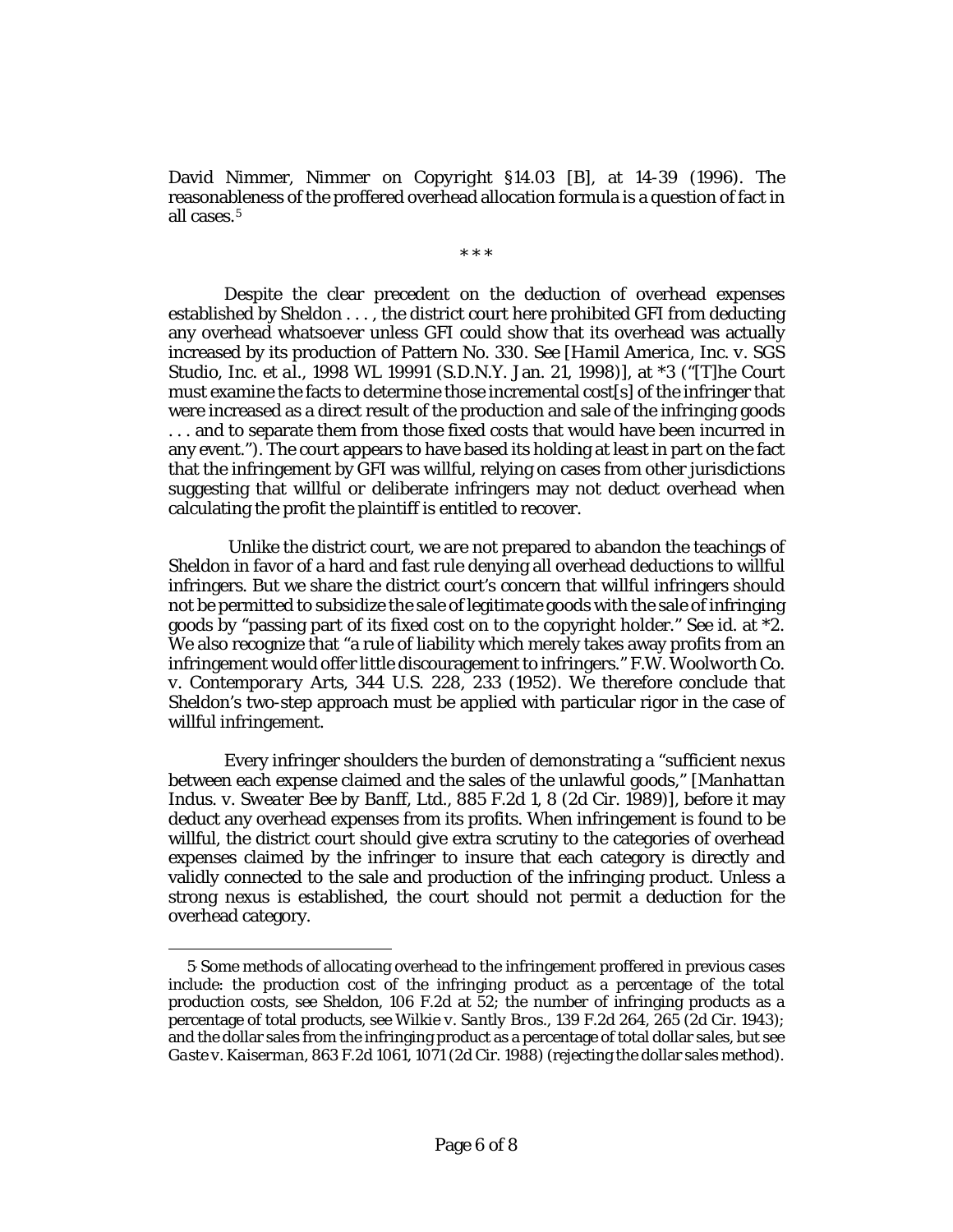An infringer also bears the burden of proposing a fair and acceptable formula for allocating a portion of overhead expenses to the infringing items at issue. The district court must determine that the particular allocation formula is optimal and sound, and all presumptions are drawn against the infringer. The allocation formula of a willful infringer should be held to a particularly high standard of fairness, and the court should not hesitate to reject a formula which allows the willful infringer to deduct more of its overhead than was directly implicated in the manufacture of the infringing product.

Because the district court erred under *Sheldon* in applying a blanket prohibition of all overhead deductions, we reverse on this issue and remand for a recalculation of GFI's profits. In that proceeding, GFI, as a willful infringer, must demonstrate a direct and valid nexus between each claimed overhead expense category and the production of GFI Pattern No. 330 and propose a fair and acceptable formula for allocating a portion of overhead to the pattern's production. The district court, applying the heightened scrutiny appropriate in cases of willful infringement, will have the latitude to adopt or reject certain categories of overhead, and to accept, reject, or amend GFI's overhead allocation formula. Of course, if the resulting calculation causes the district court to reconsider its finding that Hamil America "will be fully compensated on its claims," *see Hamil America, Inc.*, 1998 WL 19991, at \*3, the court could award Hamil America its "actual damages" in lieu of, or in addition to, GFI's recalculated profits. *See* 17 U.S.C.  $$504(b).$ 

# *2. Hamil America's Lost Profits*

Hamil America raises one issue on cross-appeal: whether the district court erred when it determined that Hamil America could not recover for lost profits that it might have earned from sales to those of its customers who purchased GFI's infringing design. It relies on three facts: (1) Hamil America and GFI had several shared customers; (2) the shared customers bought samples of Hamil America Pattern No. 96 with the probable intention to purchase more Hamil America fabric; and (3) the shared customers did not purchase the fabric from Hamil America after the less expensive version offered by GFI appeared on the market. Hamil America reasons that it is entitled to damages for lost profits, as it would have sold Pattern No. 96 to the shared customers had GFI not made the infringing pattern. It argues that it is entitled to a total judgment against GFI in the amount of \$240,782, rather than the \$201,049 that was awarded by the district court.

GFI argued below that Hamil America should not recover lost profits, because the shared customers would not have purchased the fabric at Hamil America's above-market prices. GFI also pointed out that those customers purchased GFI's fabric several months after they had purchased Hamil America's samples, and concluded that the commercial failure of Hamil America's pattern "had nothing to do with the availability of [GFI's] pattern."